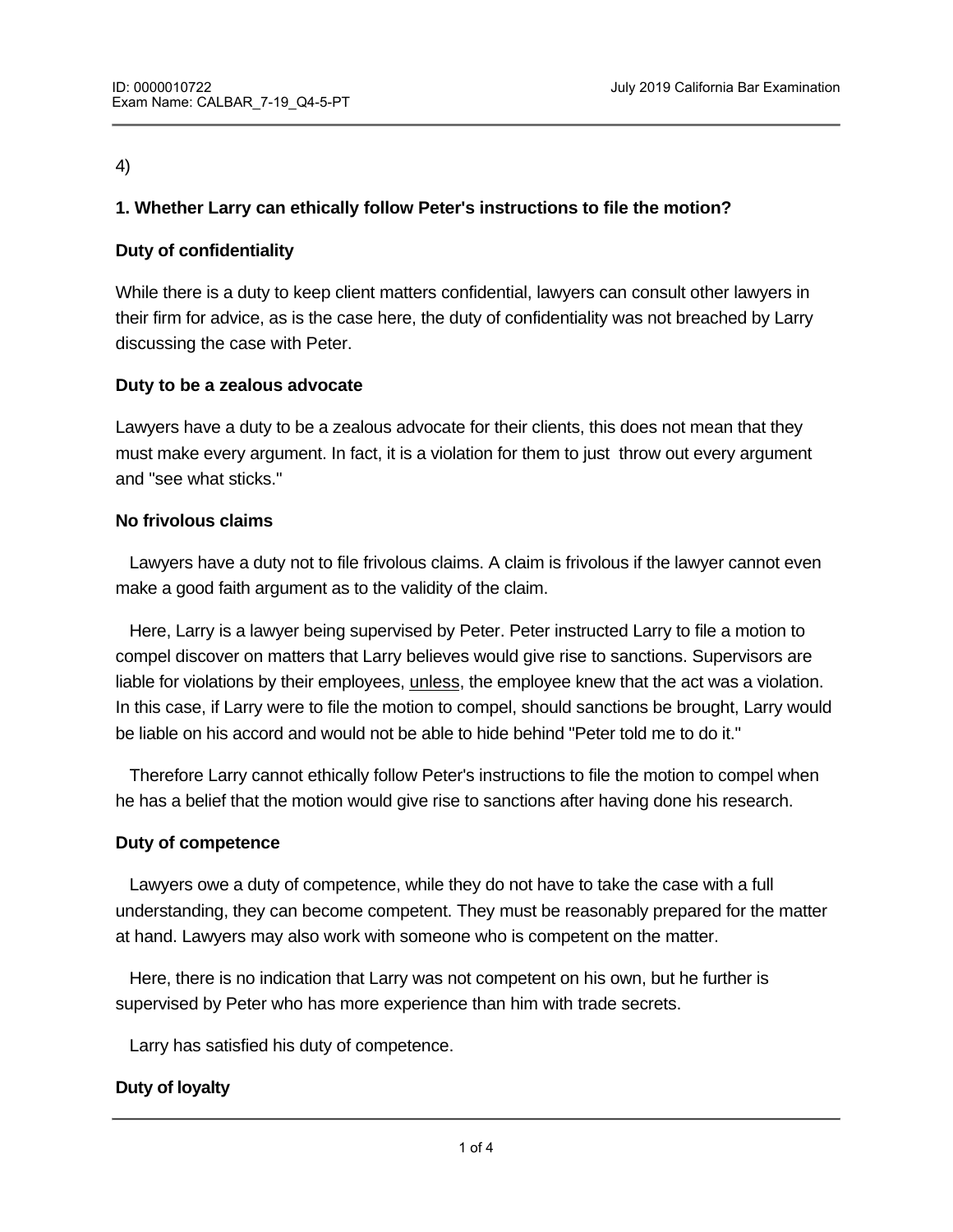Lawyers owe a duty of loyalty to their clients, which means they must put their client's best interest first, and take reasonable care to ensure they are doing what is best for their client.

## **2. What Larry's obligations in relation to the damaging document are?**

### **Duty of Confidentiality**

see above

### **Compliance with rules of court**

Lawyers have a duty to comply with the rules of the court. In this case, there is a duty to make disclosures, unless there is at least good faith argument as to why the the disclosure should not be made, and then the judge will decide.

 Here, Larry's client has a damaging document that he believes would be helpful to the opposing side's case. However, opposing counsel has already requested the document, and Larry knows of no basis to refuse the production of the document. However, Peter suggests hearsay, trade secrets and overbredth in order to not produce the document.

 If Larry believes that there is a good faith argument for any of what Peter has suggested, he may impose them. However, if Peter does not believe that any of Peter's arguments could be made in good faith, they would be frivolous, and he would have a duty to turn over the damaging document.

# **No frivolous claims**

see rule above.

If Larry believes that the claims suggested by Peter would be frivolous, he must comply with the rules of court, and turn over the document to opposing counsel.

# **3. What ethical obligations Larry must respect with regard to his job offer from XYZ?**

### **Withdrawal**

Lawyer MAY withdrawal with the permission of the court. A lawyer may withdraw only with the permission of the court, and if the withdraw will not materially affect the representation of the client.

If the case is in discovery, it is likely that the court will find it would not materially affect the representation of Jones and allow Larry to withdraw from the case under the "other good cause" allowance for permissive withdrawal. Finding that moving to another job would be "good cause."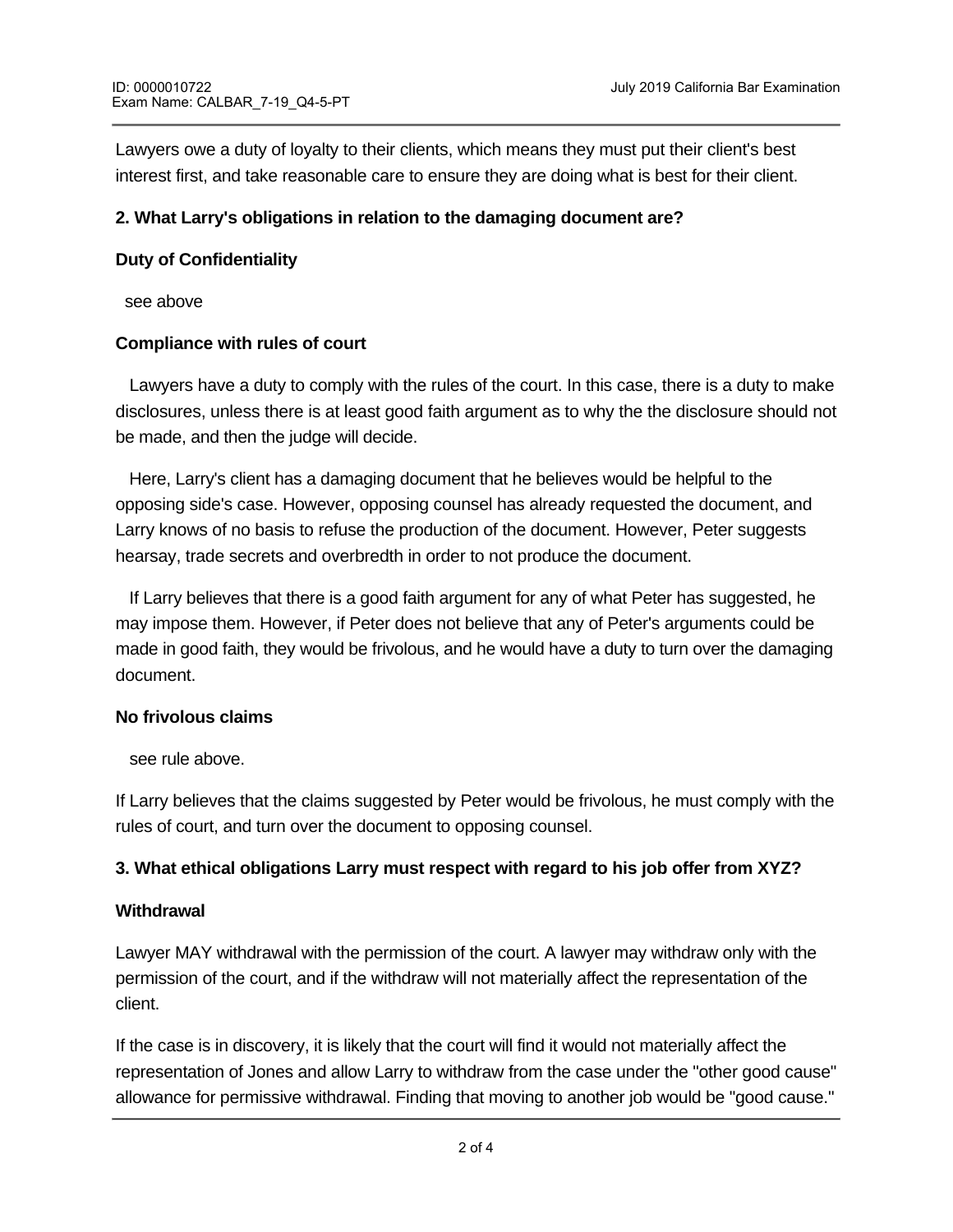## **Conflicts of interest**

A lawyer has a duty to avoid conflicts of interest, where the representation of a client would be materially limited.

A lawyer may still represent a client, so long as both clients are not directly opposing one another, so long as he (1) reasonably believes that the representation of either client is materially limited, (2) all affected clients give written and signed consent to the representation, and (3) the representation is not prohibited by law.

California, further requires the disclosures be in writing signed by the client.

Here, there is no indication that if he were to take the job at XYZ that Larry would even work on the Smith v. Jones case. It would be an ethical violation for him to work on the case because in working on the opposing side of the case, Larry has obtained information that would materially affect the outcome of the case and violate his duty of loyalty as well as his duty of confidentiality to Jones.

### **Consent to conflict**

In the abundance of caution, Larry should make a written disclosure to both Jones and Smith, indicating he prior position as Jones' lawyer, and the fact that he would be then working for XYZ, and be screened from the case, and apportioned none of the fee from the case. Both parties would have to be given enough information to make give informed consent to the conflict.

### **Screening**

When there is a conflict of interest, the conflict is imputed on to the lawyer's firm. Unless, the lawyer is timely screened and is apportions none of the fee from the matter.

 Here, since there would be a conflict of interest, as Larry is coming from a firm directly adverse to a client XYZ is representing, Larry must be screened and apportioned none of the fee.

### **Duty of Confidentiality**

conflicts of interest if he takes the job at XYZ.

A lawyer has a duty of confidentiality. An exception to confidentiality, is disclosures needed for conflicts of interest checks.

Larry may make disclosures to the extent reasonably necessary to ensure there are no